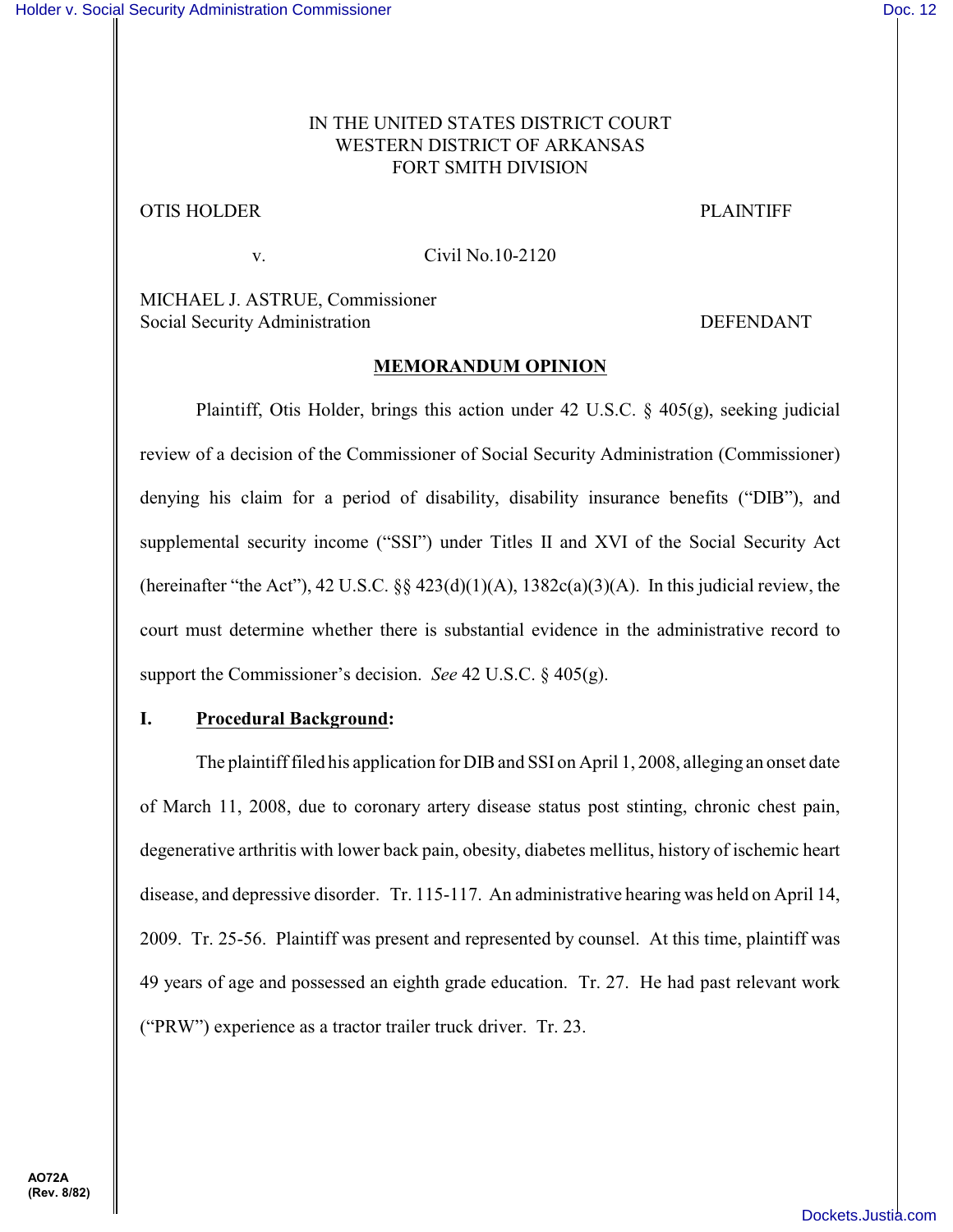On February 12, 2010, the Administrative Law Judge ("ALJ") concluded that, although severe, plaintiff's coronary artery disease status post stenting with chronic chest pain, degenerative arthritis with lower back pain, diabetes mellitus, history of ischemic heart disease, and depressive disorder did not meet or equal any Appendix 1 listing. Tr. 18-19. The ALJ determined that plaintiff maintained the residual functional capacity ("RFC") to perform sedentary work. Tr. 19-22. With the assistance of a vocational expert, the ALJ then found that plaintiff could return to his PRW as a telephone installer, telephone coin collector, and rental car delivery driver. Tr. 16.

Plaintiff appealed this decision to the Appeals Council, but said request for review was denied on June 11, 2010. Tr. 1-5. Subsequently, plaintiff filed this action. ECF No. 1. This case is before the undersigned by consent of the parties. Both parties have filed appeal briefs, and the case is now ready for decision. ECF No. 9, 10.

#### **II. Applicable Law:**

This court's role is to determine whether the Commissioner's findings are supported by substantial evidence on the record as a whole. *Cox v. Astrue*, 495 F.3d 614, 617 (8th Cir. 2007). Substantial evidence is less than a preponderance, but enough that a reasonable mind would find it adequate to support the Commissioner's decision. *Id*. "Ourreview extends beyond examining the record to find substantial evidence in support of the ALJ's decision; we also consider evidence in the record that fairly detracts from that decision." *Id.* As long as there is substantial evidence in the record to support the Commissioner's decision, the court may not reverse the decision simply because substantial evidence exists in the record to support a contrary outcome, or because the court would have decided the case differently. *Haley v. Massanari*, 258 F.3d 742,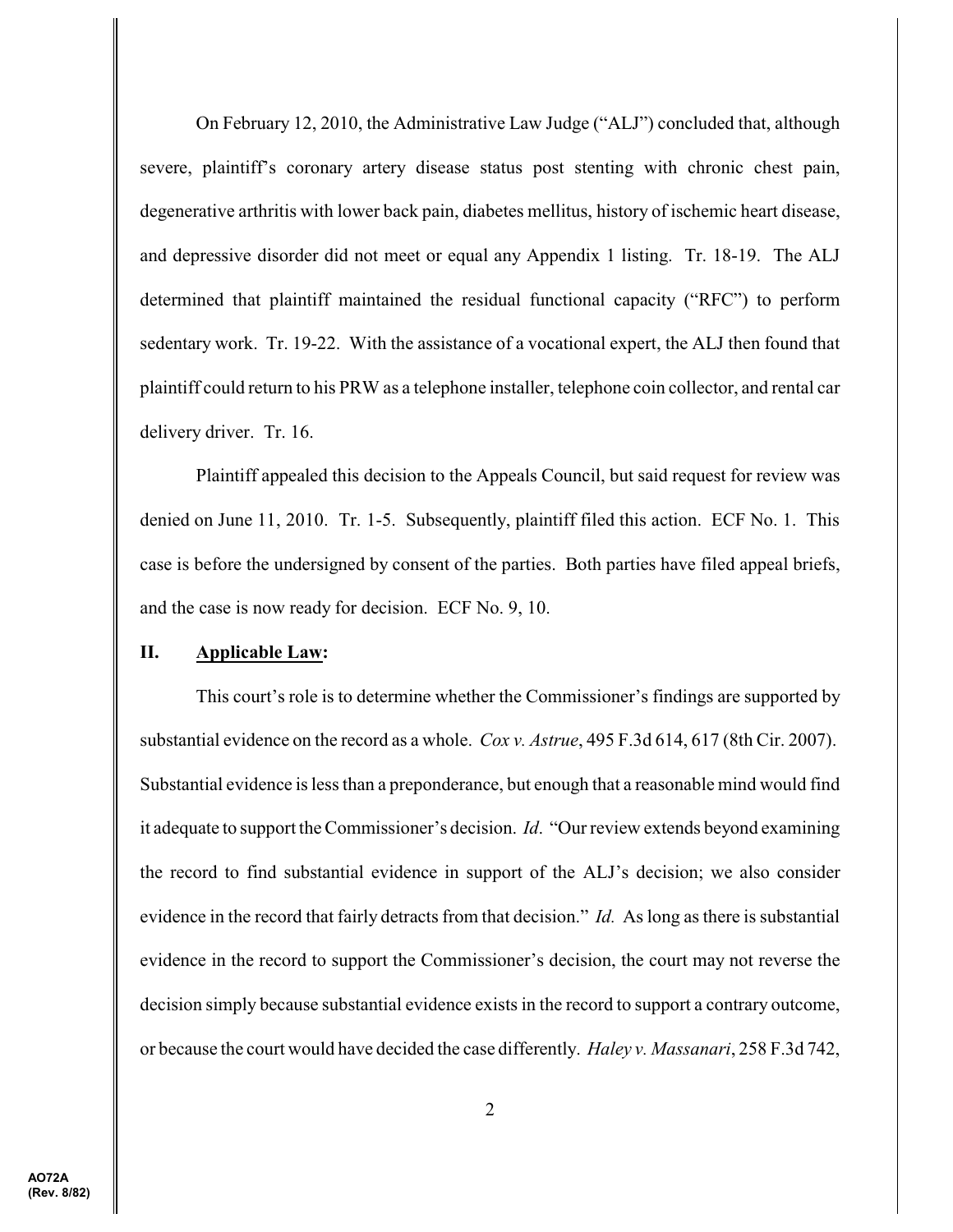747 (8th Cir. 2001). If we find it possible "to draw two inconsistent positions from the evidence, and one of those positions represents the Secretary's findings, we must affirm the decision of the Secretary." *Cox*, 495 F.3d at 617 (internal quotation and alteration omitted).

It is well-established that a claimant for Social Security disability benefits has the burden of proving his disability by establishing a physical or mental disability that has lasted at least one year and that prevents him from engaging in any substantial gainful activity. *Pearsall v. Massanari*, 274 F.3d 1211, 1217 (8th Cir.2001); *see also* 42 U.S.C. § § 423(d)(1)(A), 1382c(a)(3)(A). The Act defines "physical or mental impairment" as "an impairment that results from anatomical, physiological, or psychological abnormalities which are demonstrable by medically acceptable clinical and laboratory diagnostic techniques." 42 U.S.C. § § 423(d)(3), 1382(3)(c). A plaintiff must show that his disability, not simply his impairment, has lasted for at least twelve consecutive months.

### **A. The Evaluation Process**:

The Commissioner's regulations require him to apply a five-step sequential evaluation process to each claim for disability benefits: (1) whether the claimant has engaged in substantial gainful activity since filing his or her claim;  $(2)$  whether the claimant has a severe physical and/or mental impairment or combination of impairments;  $(3)$  whether the impairment $(s)$  meet or equal an impairment in the listings;  $(4)$  whether the impairment $(s)$  prevent the claimant from doing past relevant work; and, (5) whether the claimant is able to perform other work in the national economy given his or her age, education, and experience. *See* 20 C.F.R. § § 404.1520(a)-  $(f)(2003)$ . Only if the final stage is reached does the fact finder consider the plaintiff's age,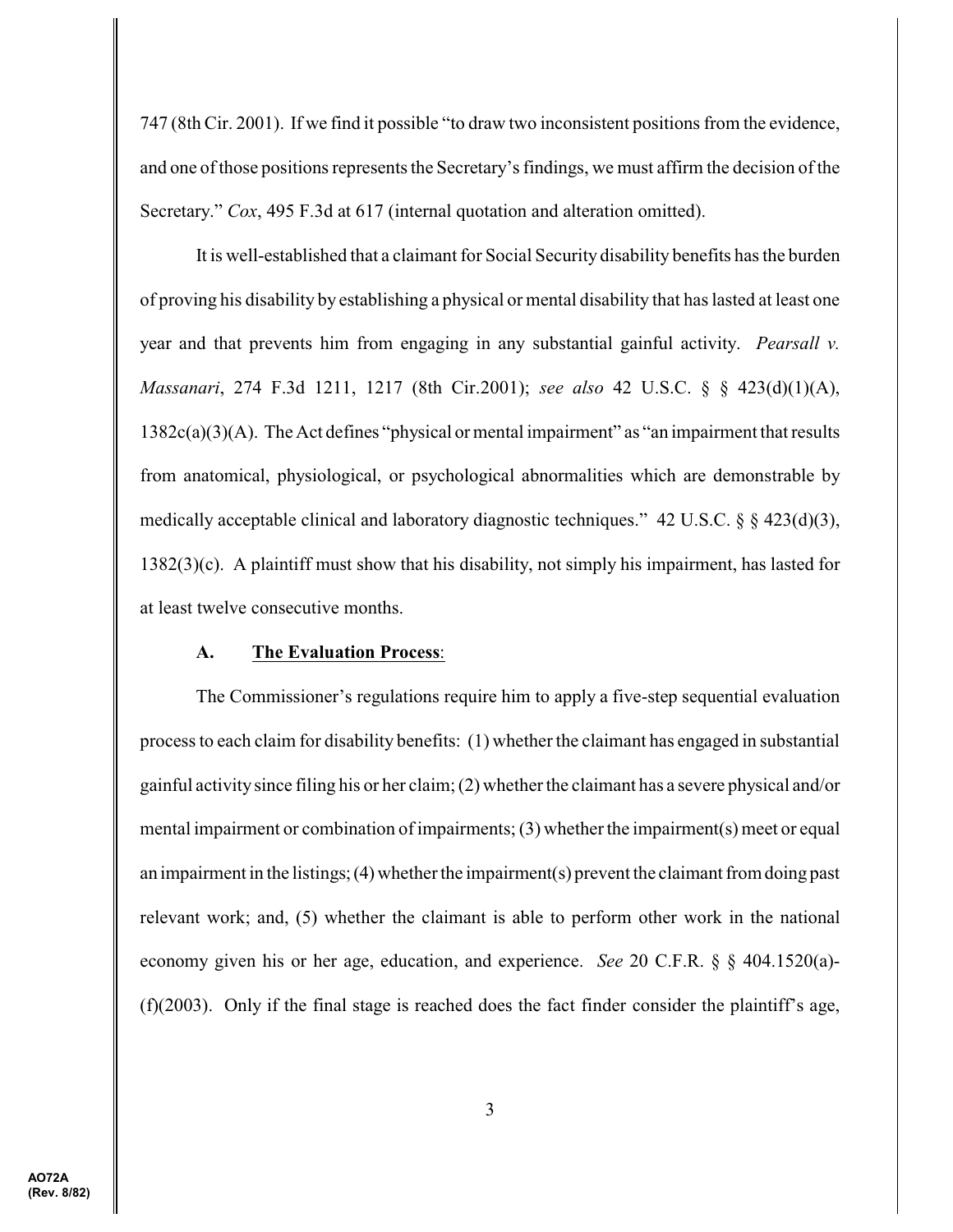education, and work experience in light of his or her residual functional capacity. *See McCoy v. Schweiker*, 683 F.2d 1138, 1141-42 (8th Cir. 1982); 20 C .F.R. § § 404.1520, 416.920 (2003).

### **III. Discussion**:

We are bothered by the ALJ's failure to properly consider all of the medical evidence in this case. *Reeder v. Apfel*, 214 F.3d 984, 988 (8th Cir. 2000) (holding that the ALJ is not free to ignore medical evidence, rather must consider the whole record). She provides no real medical support for her determinations and fails to properly explain her reasoning for weighting the evidence in the manner it was weighed. *See Holmstrom v. Massanari,* 270 F.3d 715, 720 (8th Cir. 2001)(The ALJ must give good reasons for whatever weight he gives the treating physician's opinion). Further, in spite of medical assessments and evidence indicating that Plaintiff was limited to occasional climbing, stooping, crouching, and crawling, the ALJ concluded Plaintiff could perform a full range of sedentary work. Tr. 801-806. *See Robinson v. Sullivan*, 956 F.2d 836, 841 (8th Cir. 1992) (holding that sedentary work involves occasional stooping).

A reading of the ALJ's decision also reveals many contradictions between her findings and the medical evidence of record. For instance, she concludes that Plaintiff suffered from no diabetic complications, yet the medical evidence makes clear that he was experiencing foot pain which had been attributed to diabetic neuropathy. Tr. 635, 880-886. In fact, a diagnostic study of Plaintiff's segmental limb pressure conducted on May 4, 2009, was also suggestive of some degree of obstruction in both legs below the thigh. Tr. 825-826. Plaintiff's diabetes was also noted to be uncontrolled on numerous occasions throughout the relevant time period. Clearly, Plaintiff was suffering from some complications related to his diabetes. And, it is equally clear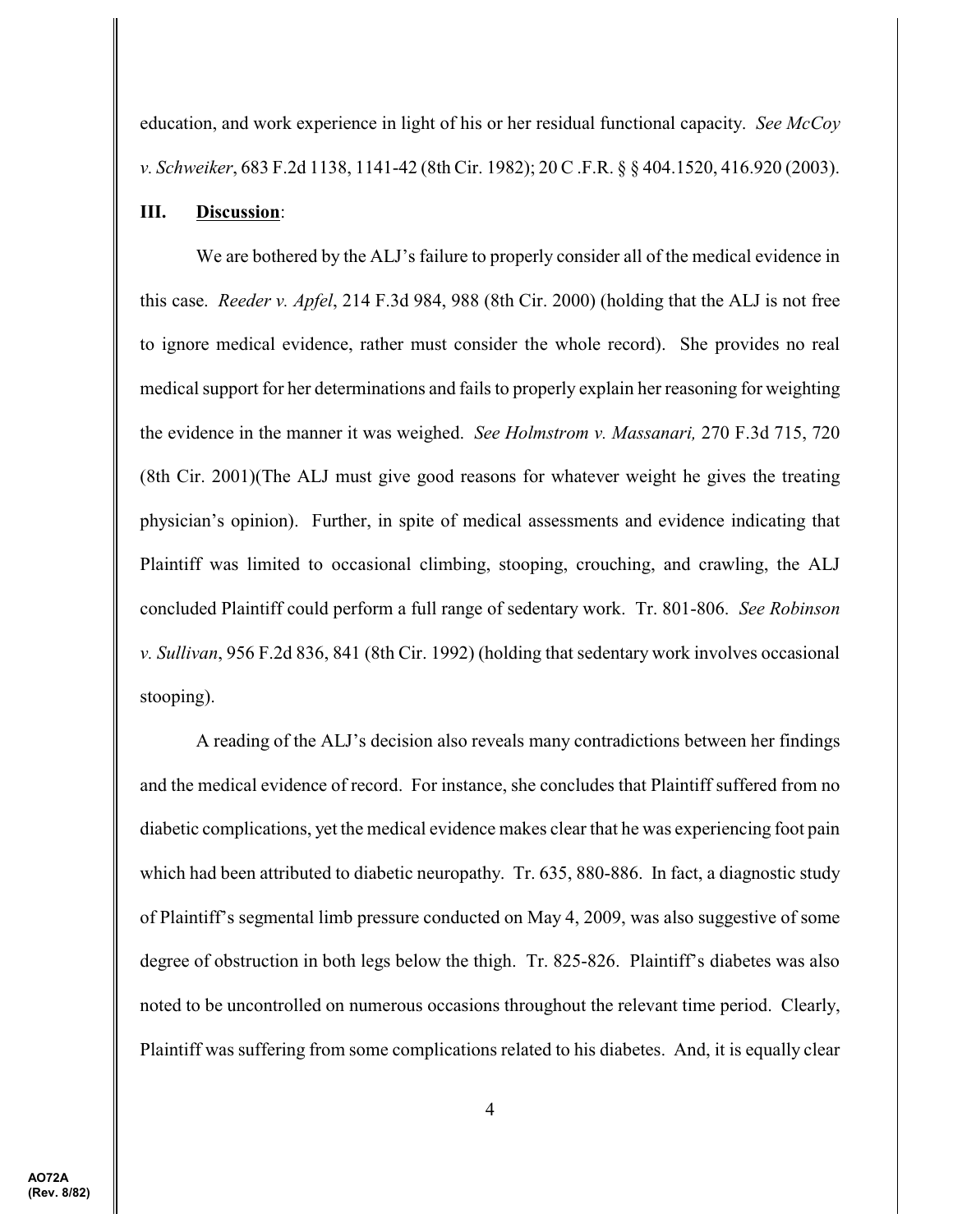that these complications could have an impact on Plaintiff's ability to perform work-related activities.

After stating that Plaintiff had no diabetic complications, the ALJ also attempted to dismiss his diabetes complaints by relying on his admission that he had been somewhat noncompliant with his diabetic diet. We note, however, as did the ALJ, that Plaintiff and his wife lived in a tent, had no money, and were receiving government assistance in the form of food stamps. As such, it is clear to the undersigned that Plaintiff may not have been financially able to purchase the foods that are endorsed by the American Diabetic Association. Whole fruits, vegetables, products containing whole grains rather than white flower, and low carbohydrate foods are generally far more expensive than other foods. This can place a financial strain on a person suffering from diabetes, as these are the foods endorsed by the American Diabetic Association and incorporated into the recommended diet. It is also possible that Plaintiff's limited education prevented him from understanding the true nature of his impairment and the necessity of following such a strict diet. As such, we believe the ALJ erred in failing to thoroughly investigate Plaintiff's reasons for noncompliance. *See Tome v. Schweiker*, 724 F.2d 711, 713-714 (8th Cir. 1984)(holding that failure to follow prescribed treatment can be excused where evidence shows Plaintiff did not consciously decide not to follow doctor's orders, but rather lacked the financial resources and the discipline and education needed to understand and follow a strict dietary and insulin regimen).

The ALJ also states that no physical findings were noted that would substantiate Plaintiff's subjective complaints of pain. However, the consultative evaluation of Dr. Mohammed Quadeer revealed tenderness at the L4-5 level with pain on range of motion and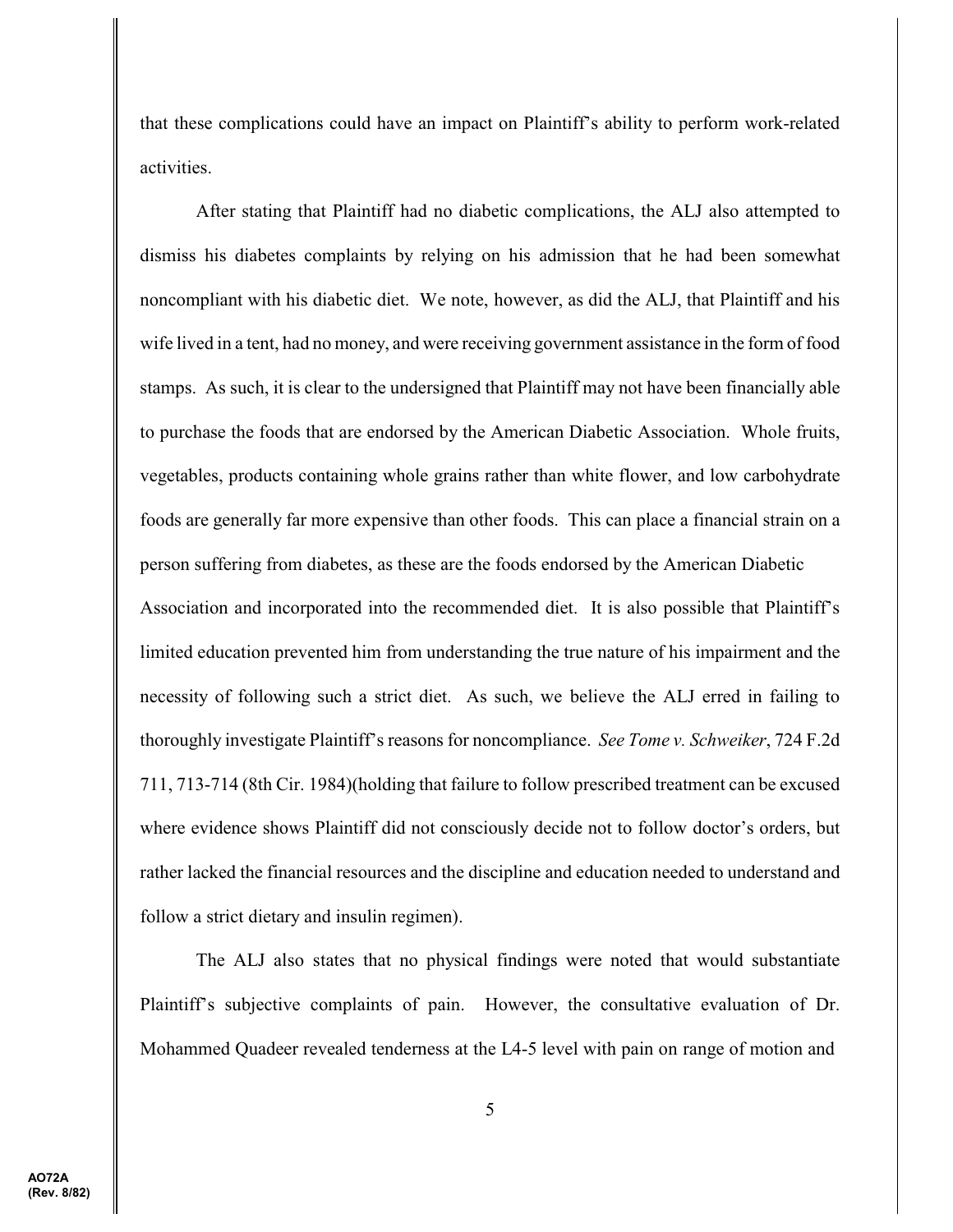muscle spasm. Tr. 597-600. X-rays of his lower back revealed mild multi-level degenerative disk disease at the L4-5 level with no significant stenosis and no nerve root impingement. Additional x-rays of Plaintiff's lumbosacral spine conducted in July 2008 and April 2009, showed mild degenerative changes, transitional vertebra at the lumbosacral junction associated with bilateral pars defect (stress fractures), and a very mild curvature of the spine convex to the left with small endplate osteophytes at several levels. Tr. 811, 813. An MRI of his lumbar spine dated May 5, 2009, showed short pedicles that contributed to mild to moderate canal stenosis<sup>1</sup> at the L4-5 level and borderline canal stenosis at the L3-4 level. Tr. 810. We find that this evidence clearly supports Plaintiff's complaints of pain. *Beckley v. Apfel,* 152 F.3d 1056, 1059 (8th Cir. 1998) (holding that MRI's, CT scans, and other tests supported Plaintiff's subjective complaints of pain). This evidence also raises some questions concerning Plaintiff's ability to stoop, crouch, bend, and crawl, which was not addressed by the ALJ.

Further, the ALJ contends that Plaintiff's cardiac condition was stable via medication. We note, however, that a stress test conducted on November 7, 2008, was positive for ischemia. Tr. 852-855. Exercise was stopped due to fatigue after reaching the target heart rate. Further follow-up with either cardiac catheterization or nuclear stress testing was recommended. Tr. 852-855. This stress test was conducted after Plaintiff underwent a stent placement procedure in March 2008. While the fact that Plaintiff's condition was responsive to medication is something the ALJ may consider, the fact that Plaintiff continued to experience ischemia is

 $1$ Lumbar spinal stenosis is the narrowing of the lumbar spinal canal, which puts pressure on the sciatic nerve roots or the spinal cord. *See* Sally Pullman, Mooar, M. D., *Lumbar Spinal Stenosis*, *at* www.merckmanuals.com (June 6, 2011). It causes positional back pain, symptoms of nerve root compression, and lower-extremity pain during walking or weight-bearing activities. *Id*.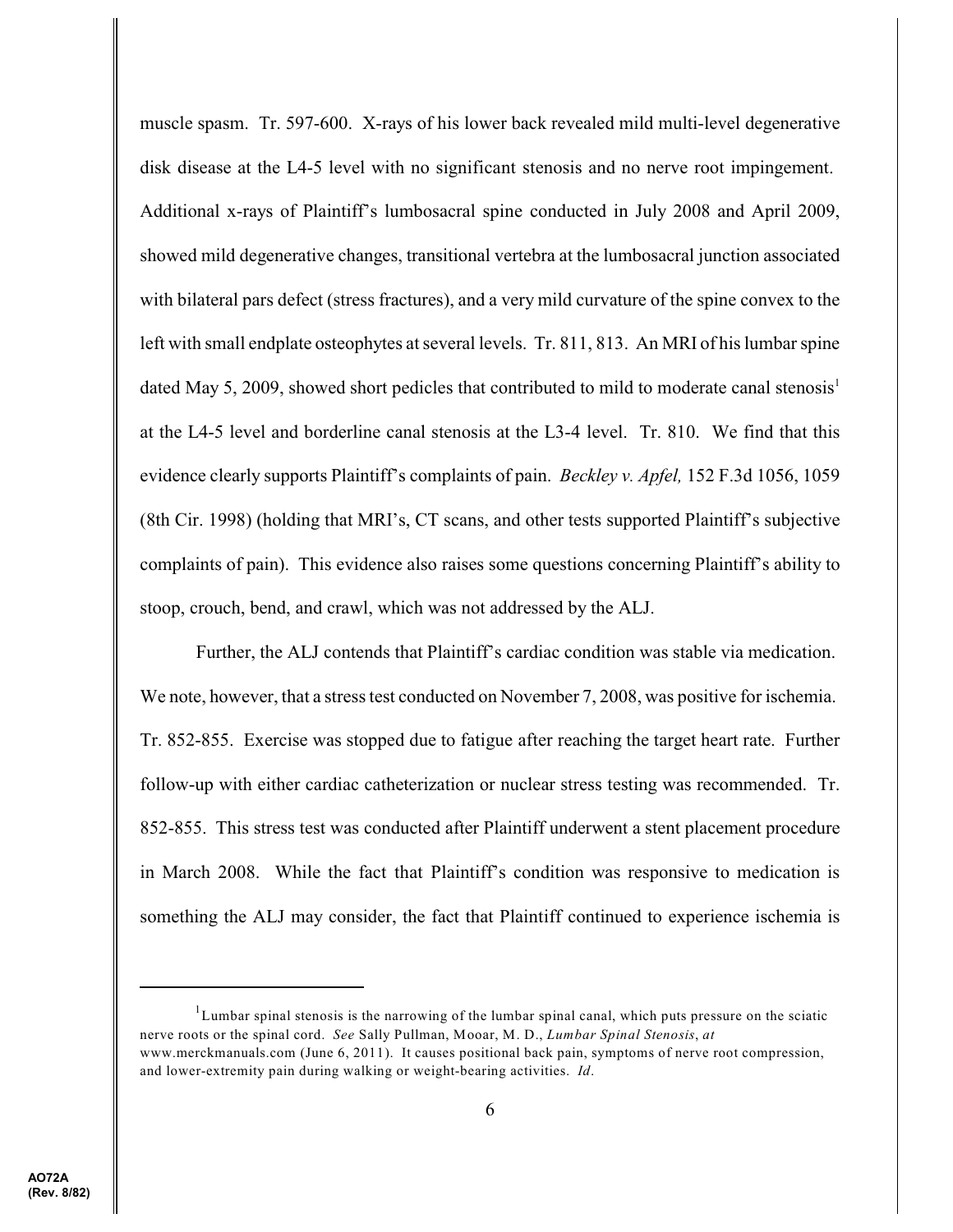equally as important, as this could still impact the Plaintiff's ability to perform certain types of activities. It appears from our reading of the ALJ's opinion that she gave little consideration to the fact that Plaintiff continued to experience ischemia, and focused instead on the availability to Nitroglycerine to treat it. Further, she did not consider whether Plaintiff's heart condition met or equaled Listing §4.04A1. In addition, the ALJ failed to consider whether Plaintiff's blood pressure ratio in the arm and toe met or equaled the listing, as his resting brachial artery reading was .43 while listing §4.12D required a .40. In fact, she did not even mention this evidence at all. As this does come close to meeting the listing, we believe it warranted some discussion.

The ALJ also attempted to use Plaintiff's statements regarding his wish to return to work in July 2007 to discredit his complaints of disability beginning in March 2008. We note, however, that this was almost one year prior to Plaintiff's alleged onset date in this case. And, at this time, Plaintiff had been told that he had no cardiac obstruction and was not a surgical candidate. Tr. 352-438, 455-457. However, in March 2008, it was determined that Plaintiff was actually suffering from claudication of the leg and coronary artery disease necessitating stent placement to the right coronary artery and right common iliac. Tr. 447-450, 492-495. Further, on April 2, 2008, Dr. Roger Youmans wrote a letter indicating that Plaintiff was under his care for diabetes, heart disease, and back pain. Tr. 891. He felt it would not be in Plaintiff's best interest to return to truck driving. Tr. 891. Clearly, the ALJ failed to consider valuable evidence concerning Plaintiff's level of impairment.

Because the ALJ failed to properly consider all of the medical evidence of record, we believe that remand is necessary to allow Plaintiff a full and fair review of the evidence. On remand, the ALJ should consider all 891 pages of the administrative transcript and cite to